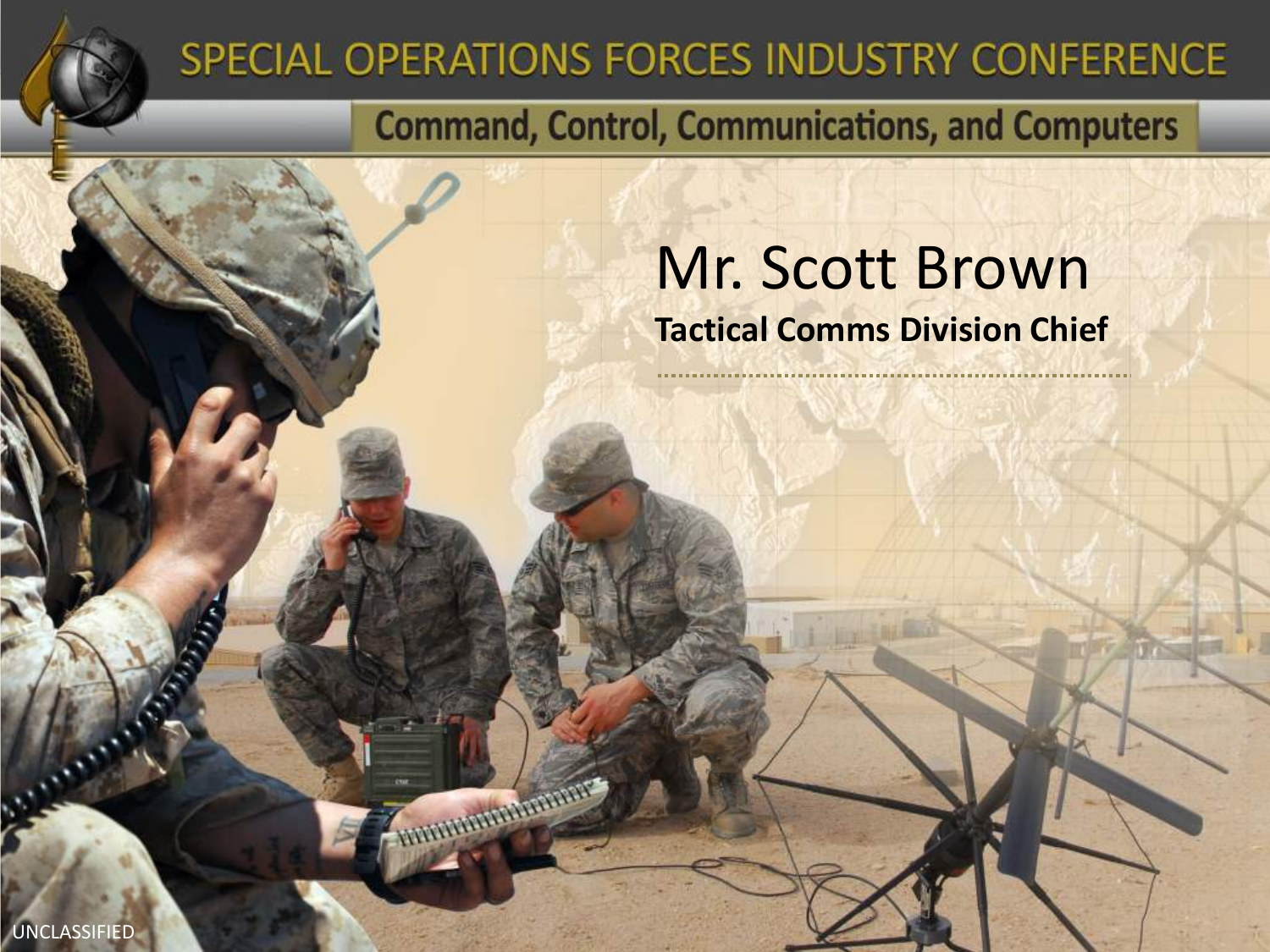## Tactical Comms

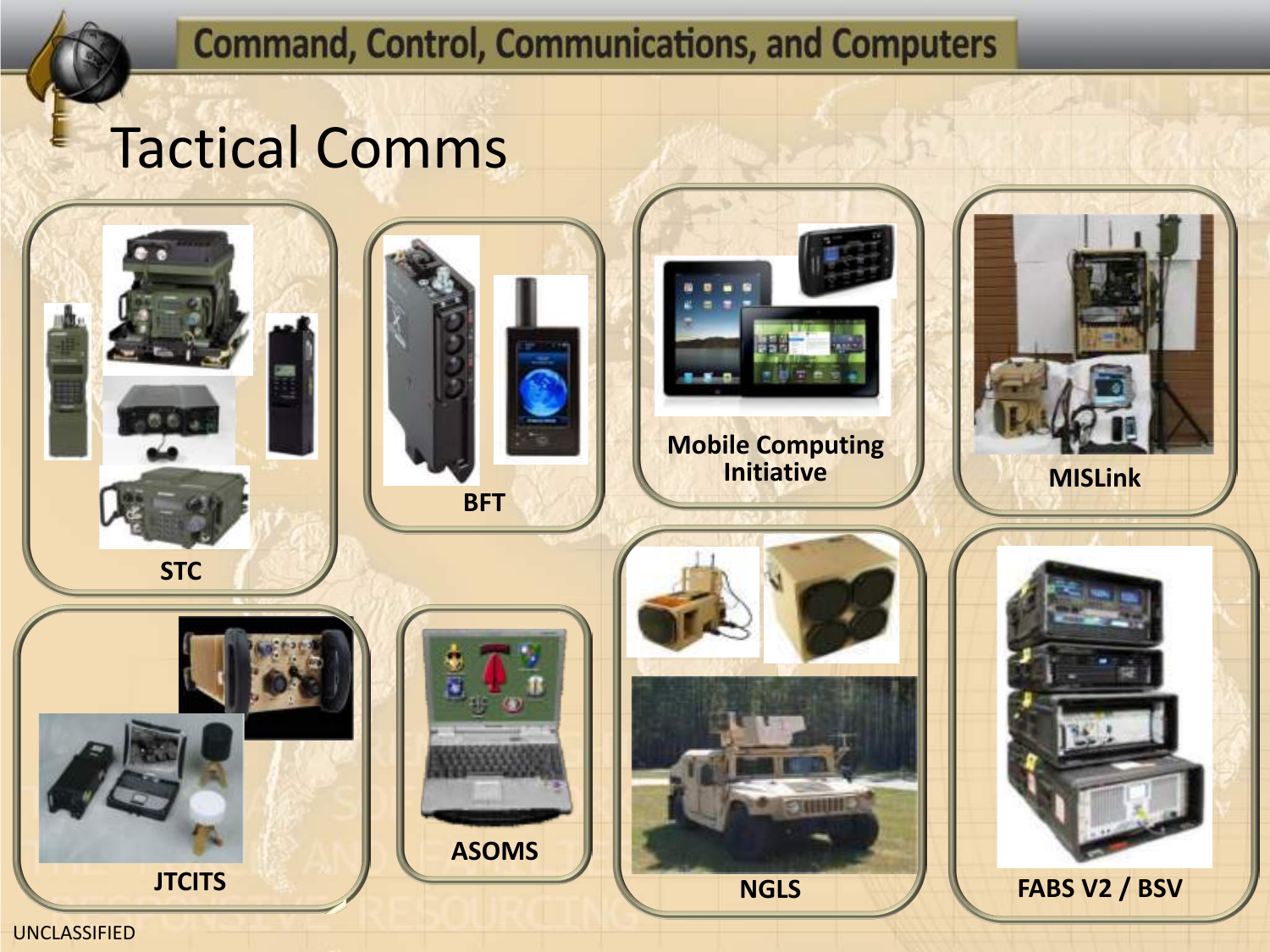# SOF Tactical Comms (STC)

- Provides Next Generation SOF Communication Systems
- Capabilities Include: Real Time, Hostile and Friendly Force Information; Line of Sight (LOS) and Beyond LOS (BLOS) Communications; and Access to Situational Awareness in the Form of Intelligence Inputs, Broadcasts, and Networks
- Consists of Five Form Factors: 1) Manpack, 2) High Frequency, 3) Handheld, 4) Individual Radio, and 5) Mobile Computing Device

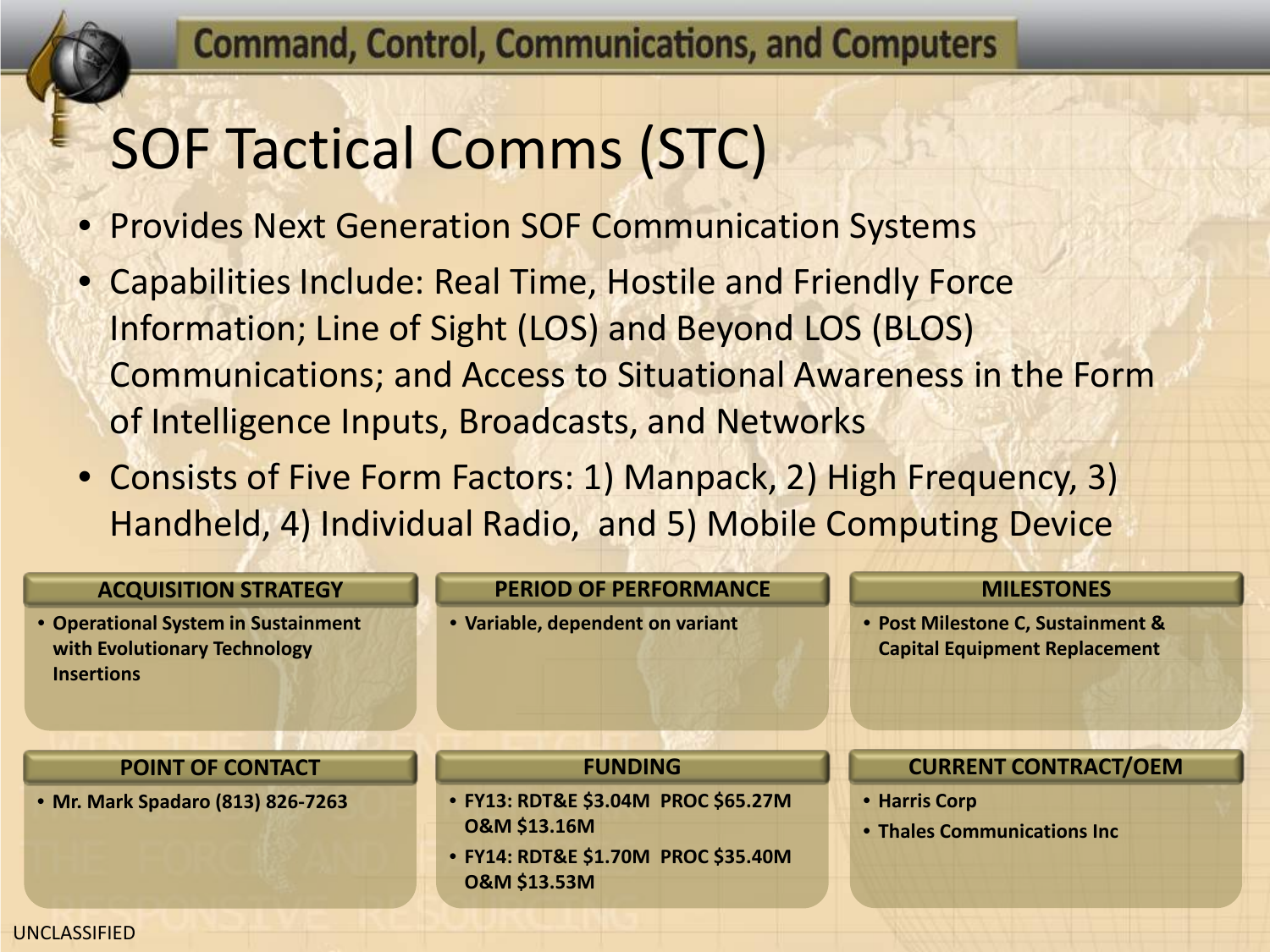# STC Technology Interest Areas

- Dual-channel Communications
- Broadband BLOS (SATCOM)
	- INMARSAT
	- MUOS
	- Man-pack X-Band
	- Other Waveforms
- Low Probability of Intercept / Low Probability of Detection for BLOS
- Mobile Computing Infrastructure Integration Into STC Systems
	- 3G/4G/LTE
	- WiFi/WiMax
- High Bandwidth Technologies
	- Full Motion Video
	- Sensor Feeds
	- Multi-Layered Databases
- Antenna Profile Reduction
	- Retain Performance of Current Antennas
	- Better Fit on the Body
	- Reduced Visual Signature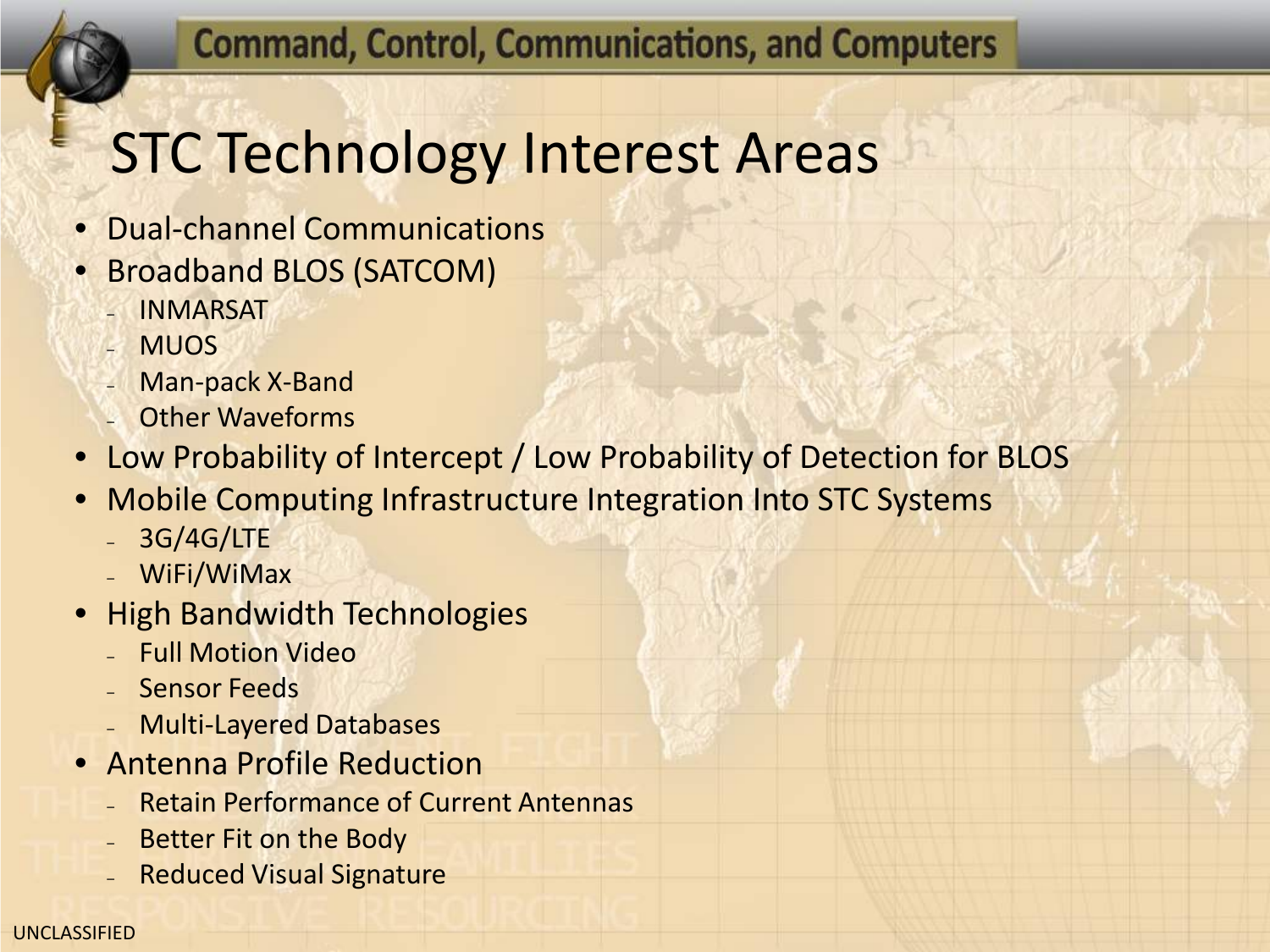# Joint Tactical C4I Transceiver System (JTCITS)

- Provides Systems That Receive Full-Motion Video (FMV) from a Wide Variety of Unmanned Aerial Systems (UAS) over C, L, Ku and S-band Downlinks
- Provides Capability via Encrypted Video Feeds Using Commercial AES Encryption or NSA Approved Type1 Encryption

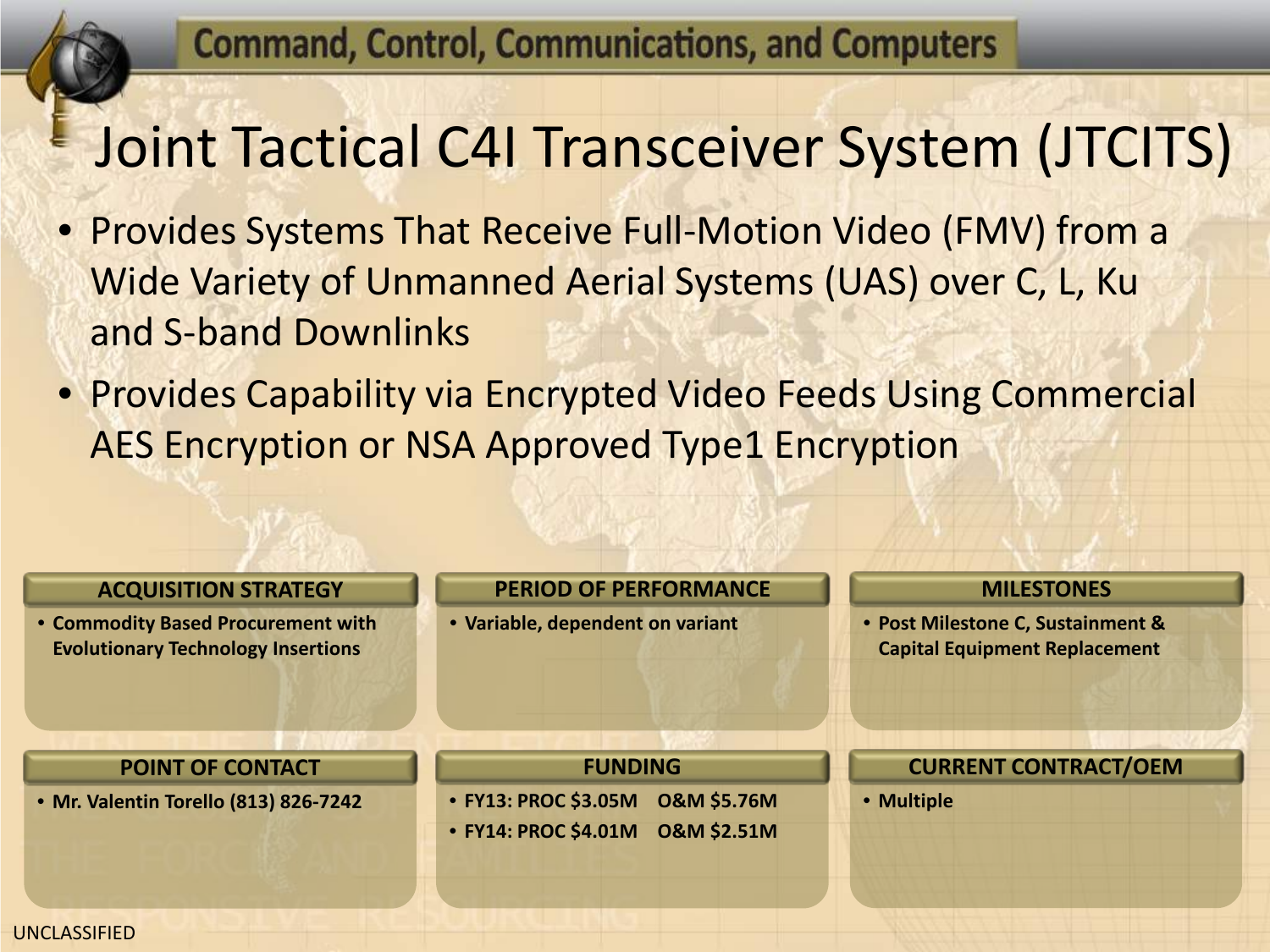## JTCITS Technology Interest Areas

- Secure, Self-Forming Mobile Ad-hoc Networking
	- Among JTCITS Systems
	- With STC Systems
- Advanced Situational Awareness
	- Fusion of Data
	- Visually Display in Near-Real Time
- Mobile Computing Infrastructure Integration Into JTCITS Systems
	- 3G/4G/LTE
	- WiFi/WiMax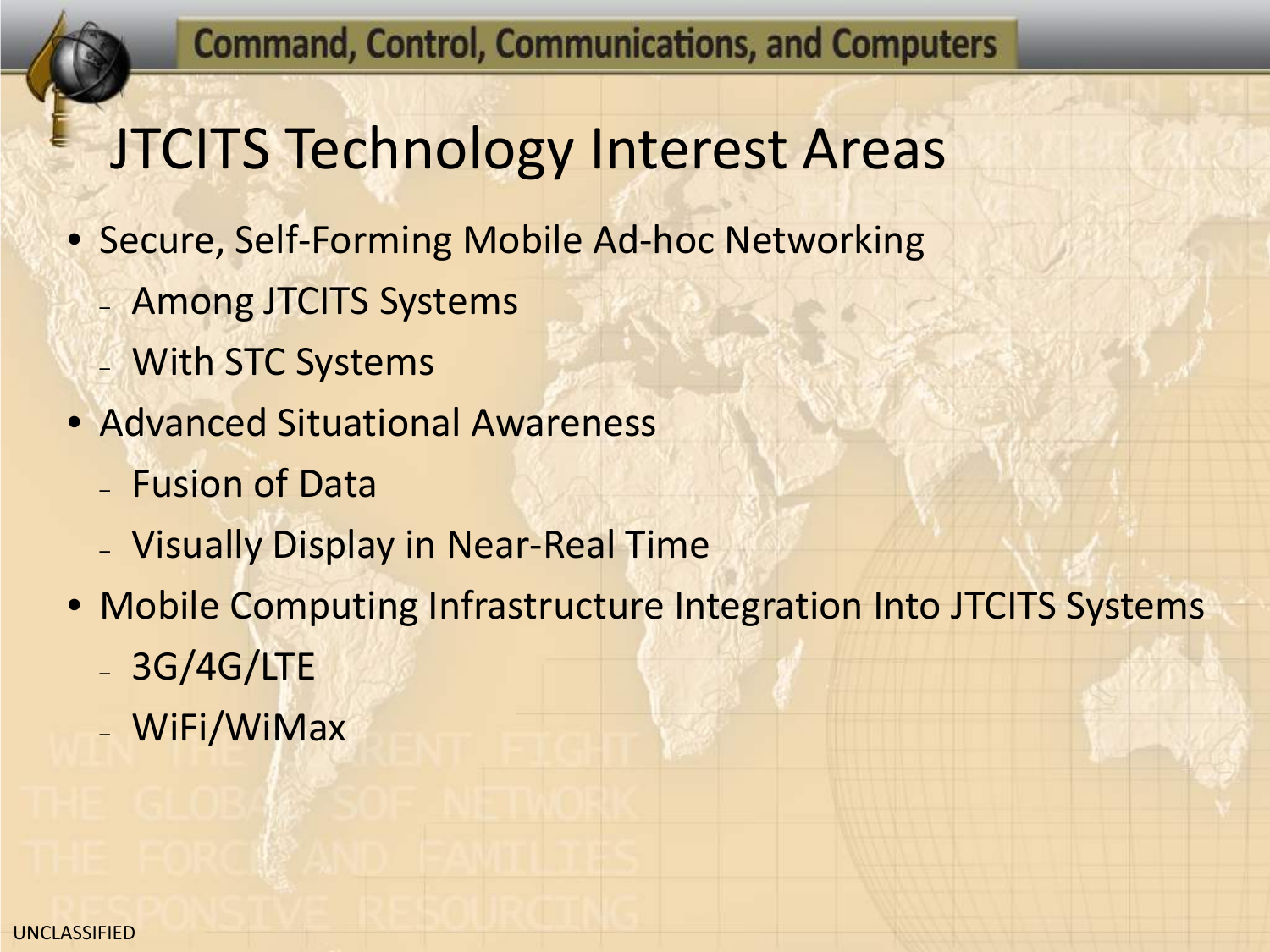# Mobile Computing Initiative (MCI)

- Provide SOF Users Secure Access to SIE, SOF Apps, and Data via
	- Authorized App Repository and Data Sources
	- COTS Smart Device(s) Through Commercial and US Government Wireless Networks
- Currently Based FIPS 140 Certified Devices
	- BlackBerry Smart Phones
	- Playbook Tablets

#### **ACQUISITION STRATEGY**

• **Commodity Based Procurement with Evolutionary Technology Insertions**

#### **PERIOD OF PERFORMANCE**

• **Variable, dependent on device / app**

#### **MILESTONES**

• **Pre-Milestone B, Sustainment & Capital Equipment Replacement**

#### **POINT OF CONTACT**

• **Mr. Jarrett Potts (813) 826-7011**

#### **FUNDING**

- **FY13: RDT&E \$0.60M O&M \$1.50M**
- **FY14: RDT&E \$0.75M O&M \$2.00M**

#### **CURRENT CONTRACT/OEM**

• **BlackBerry**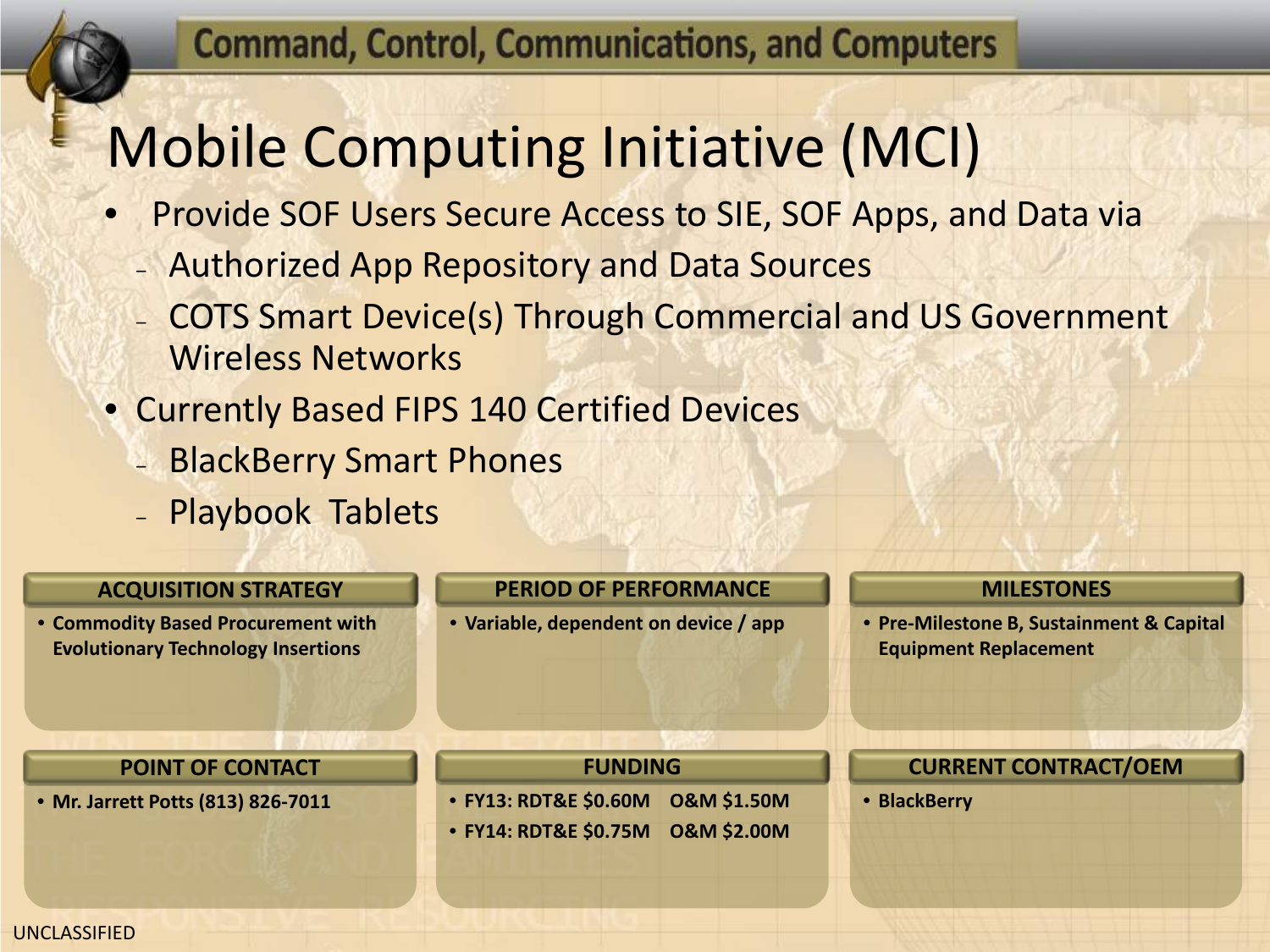## MCI Technology Interest Areas

- Mobile Computing Infrastructure Integration Into Multiple C4 Systems
	- 3G/4G/LTE
	- WiFi/WiMax
- Data at Rest in Tactical Environment
- Advanced Situational Awareness
	- Fusion of Data
	- Visually Display in Near-Real Time
- Secure Voice Comms via COTS Devices
- Development / Adaptation of Tactical Apps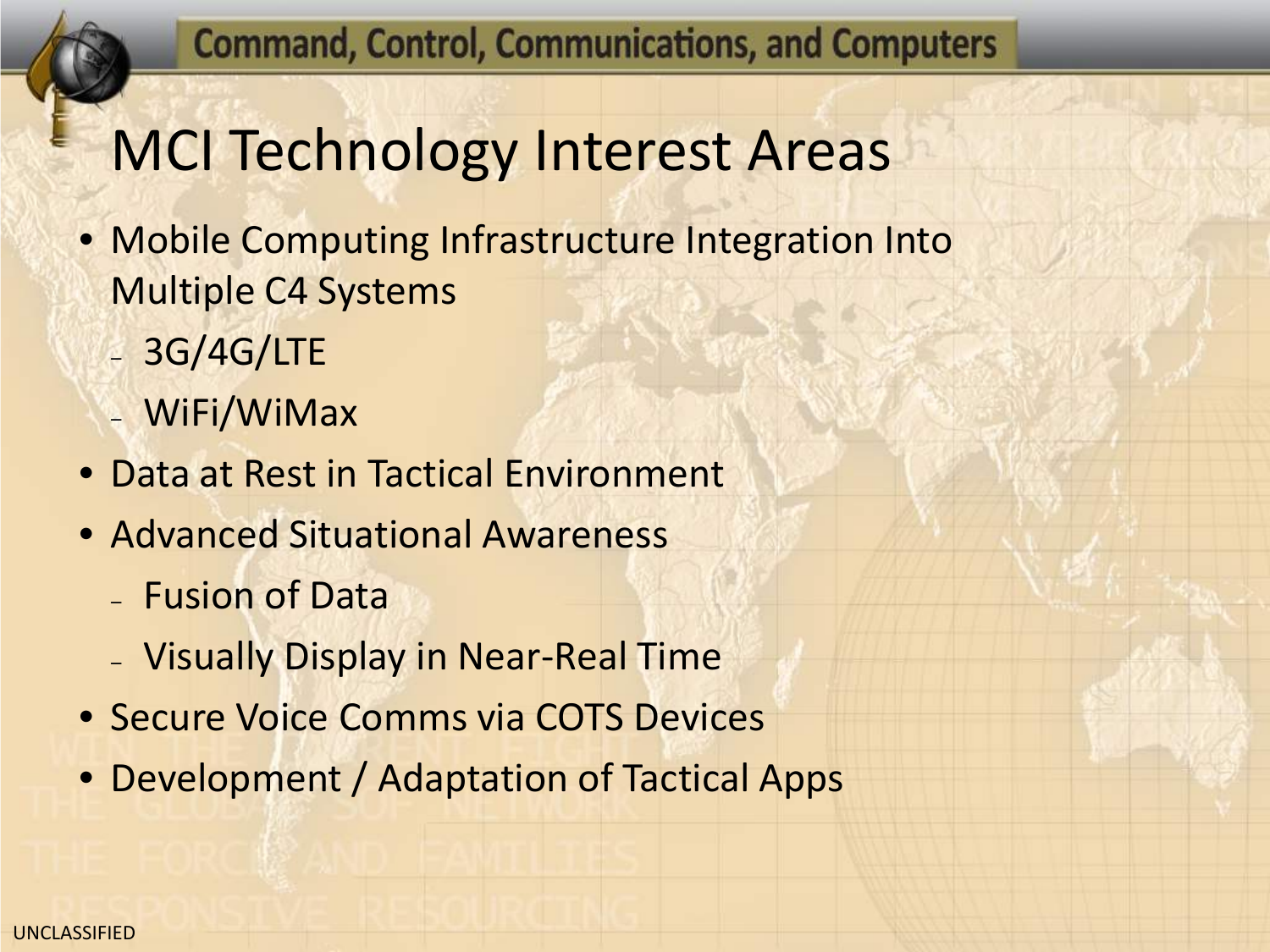# Tactical MISO

- Provides Systems That Can Transmit Live or Recorded Audio Messages to Diverse Sets of Target Audiences in a Variety of Tactical Environments.
- Consists of: 1) Fly Away Broadcast System, 2) Next Generation Loudspeaker System (Mounted / Dismounted / Scatterable Media), and 3) MISLink (Cellular)